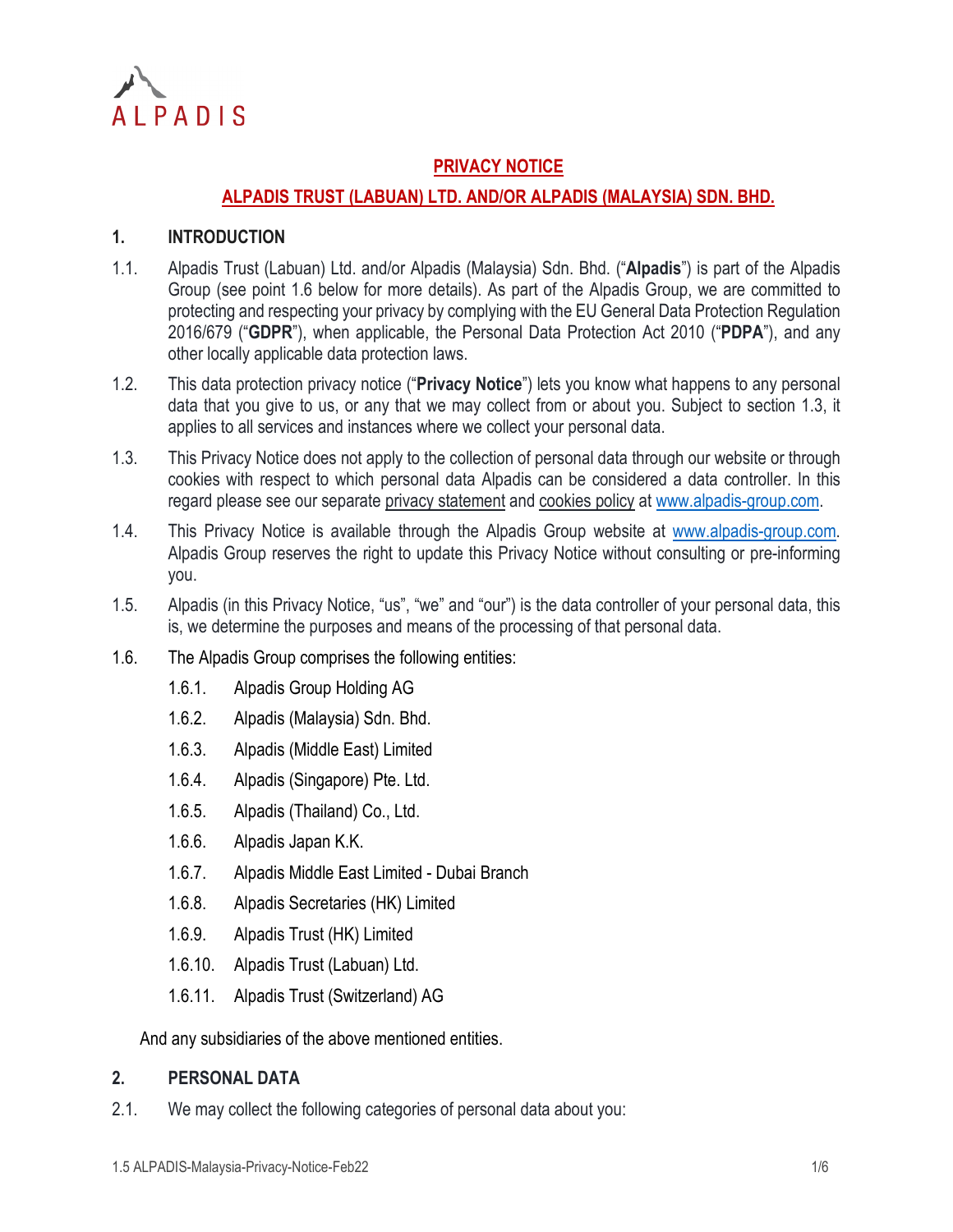

- 2.1.1. your name and contact information such as your home or business address, email address and telephone number;
- 2.1.2. biographical information which may confirm your identity including your date of birth, gender, tax identification number, passport number or national identity card details, nationality and/or country of residence;
- 2.1.3. information in relation to your financial situation such as income, expenditure, assets and liabilities, sources of wealth, as well as bank account details;
- 2.1.4. information about your employment, education, family or personal circumstances, and interests, where relevant;
- 2.1.5. information to assess whether you may represent a politically exposed person or money laundering risk.

### **3. COLLECTION OF PERSONAL DATA**

- 3.1. We will collect your personal data from different sources, for example:
	- 3.1.1. from you directly, and any information from family members, if/where relevant;
	- 3.1.2. from other companies in the Alpadis Group;
	- 3.1.3. from your agents, advisers, intermediaries, custodians of your assets, or others who are a part of providing your services or operating our business;
	- 3.1.4. from publicly available sources or from third parties, most commonly where we need to conduct background checks about you.

### **4. LEGAL BASIS FOR PROCESSING YOUR PERSONAL DATA**

- 4.1. We rely on the following legal basis to process your personal data:
	- 4.1.1. the processing is necessary to perform a contract with you to provide you with our services;
	- 4.1.2. the processing is necessary for us to comply with our legal obligations;
	- 4.1.3. the processing is necessary for our legitimate interests or for the legitimate interests of a third party. In this respect, we will make sure that we consider and balance any potential impact on you (both positive and negative) and your rights before we process your personal data for our legitimate interests;
	- 4.1.4. you have given clear consent to us to process your personal data for a specific purpose.

### **5. PURPOSES FOR WHICH WE MAY PROCESS YOUR PERSONAL DATA**

- 5.1. The purposes for which we may process personal data are:
	- 5.1.1. on-boarding you as a client; and compliance with our internal compliance requirements, policies and procedures;
	- 5.1.2. maintaining and updating your contact information where appropriate;
	- 5.1.3. marketing activities. Please see also section [7](#page-3-0) of this Privacy Notice;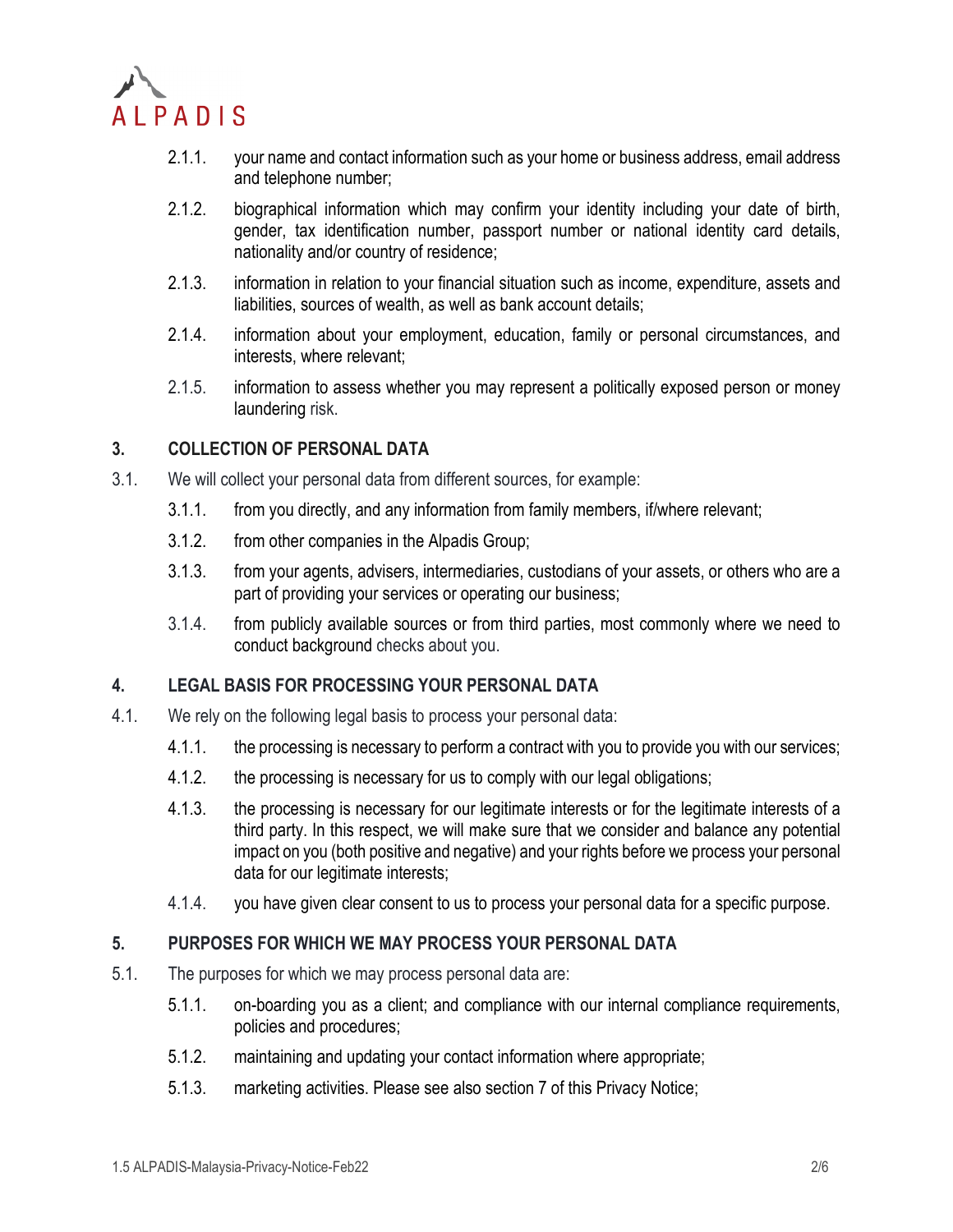

- 5.1.4. providing you with information or assistance that you request from us;
- 5.1.5. conducting verifications, monitoring and reporting in accordance with anti-money laundering and counter terrorist financing laws;
- 5.1.6. providing you with the services requested, including administration, corporate or accounting services, amongst others;
- 5.1.7. notifying you about changes to our services;
- 5.1.8. monitoring and improving the quality of our services;
- 5.1.9. training our staff;
- 5.1.10. managing our business, including recovering money you owe to us, archiving or statistical analysis;
- 5.1.11. seeking advice on our rights and obligations, such as where we require our own legal advice;
- 5.1.12. complying with requests for information from tax authorities or any competent court or legal authority.

### **6. DISCLOSURE OF PERSONAL DATA TO THIRD PARTIES**

- 6.1. We may disclose your personal data to other entities within Alpadis Group, for legitimate business purposes, including providing services to you, in accordance with applicable law. In addition, subject to binding contractual obligations of confidentiality where applicable, we may disclose your personal data to:
	- 6.1.1. your agents, advisers, intermediaries, and custodians of your assets who you tell us about;
	- 6.1.2. our professional advisers where it is necessary for us to obtain their advice or assistance, including lawyers, accountants, IT or public relations advisers;
	- 6.1.3. our data storage providers;
	- 6.1.4. private firms and/or government authorities when they are conducting audits for compliance, finance and/or accounting purposes;
	- 6.1.5. third parties whom we engage to assist in delivering the services to you, including financial institutions and asset managers;
	- 6.1.6. third parties and their advisers where those third parties are acquiring, or considering acquiring, all or part of our business;
	- 6.1.7. third parties who assist us in conducting background checks;
	- 6.1.8. governmental, legal, regulatory, or similar authorities, central and/or local government agencies, upon request or where required, including for the purposes of reporting any actual or suspected breach of applicable law or regulation.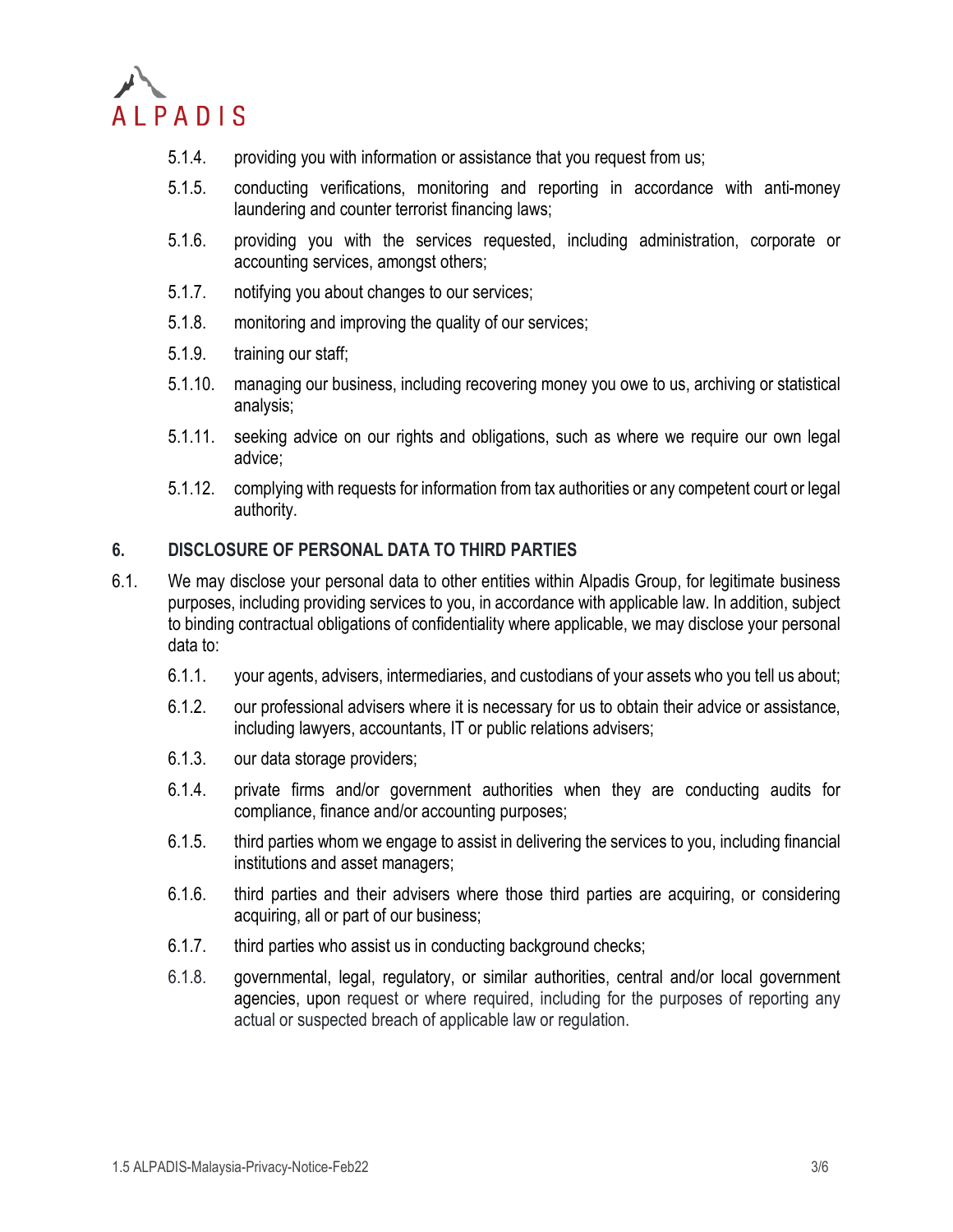

## <span id="page-3-0"></span>**7. MARKETING**

- 7.1. We may send you marketing information about news, activities and services which we believe might be of interest to you.
- 7.2. We will be sending the marketing information to you in a number of ways, including by post, email or other electronic means.
- 7.3. If you do not want to receive our communications, you can withdraw your consent at any time just by sending an empty email to unsubscribe@alpadis-group.com. Please note that all processing of your personal data will cease once you have withdrawn consent but this will not affect any personal data that has already been processed prior to this point.

## **8. INTERNATIONAL TRANSFERS OF PERSONAL DATA**

- 8.1. We are based in Malaysia. Because of the international nature of our business, we may need to transfer your personal data within Alpadis Group, and to third parties as noted above in connection with the purposes set out in this Privacy Notice. For this reason, we may transfer your personal data to other countries that may have different laws and data protection compliance requirements. Where we transfer your personal data to other countries we will make sure that suitable safeguards are in place, for example by using approved contractual agreements, unless certain exceptions apply.
- 8.2. To find out more about international transfers by us of your personal data and the countries concerned please contact as at [data.protection@alpadis-group.com.](mailto:data.protection@alpadis-group.com)

## **9. RETENTION OF YOUR PERSONAL DATA**

9.1. We will only retain your personal data for as long as necessary to meet any of the purposes for which it was collected or as required by law.

## **10. DATA SECURITY**

- 10.1. We have implemented appropriate technical and organizational security measures designed to protect your personal data against accidental or unlawful destruction, loss, alteration, unauthorised disclosure, unauthorised access, and other unlawful or unauthorised forms of processing, in accordance with applicable law.
- 10.2. You are responsible for ensuring that any personal data that you send to us are sent securely.

#### **11. YOUR LEGAL RIGHTS**

- 11.1. Subject to applicable law, you may have a number of rights regarding the processing of your personal data, including:
	- 11.1.1. The right **to be informed** about the processing of your personal information;
	- 11.1.2. The right to have your personal information **corrected if it is inaccurate** and to have **incomplete personal information completed;**
	- 11.1.3. The right **to object** to processing of your personal information;
	- 11.1.4. The right **to restrict processing** of your personal information;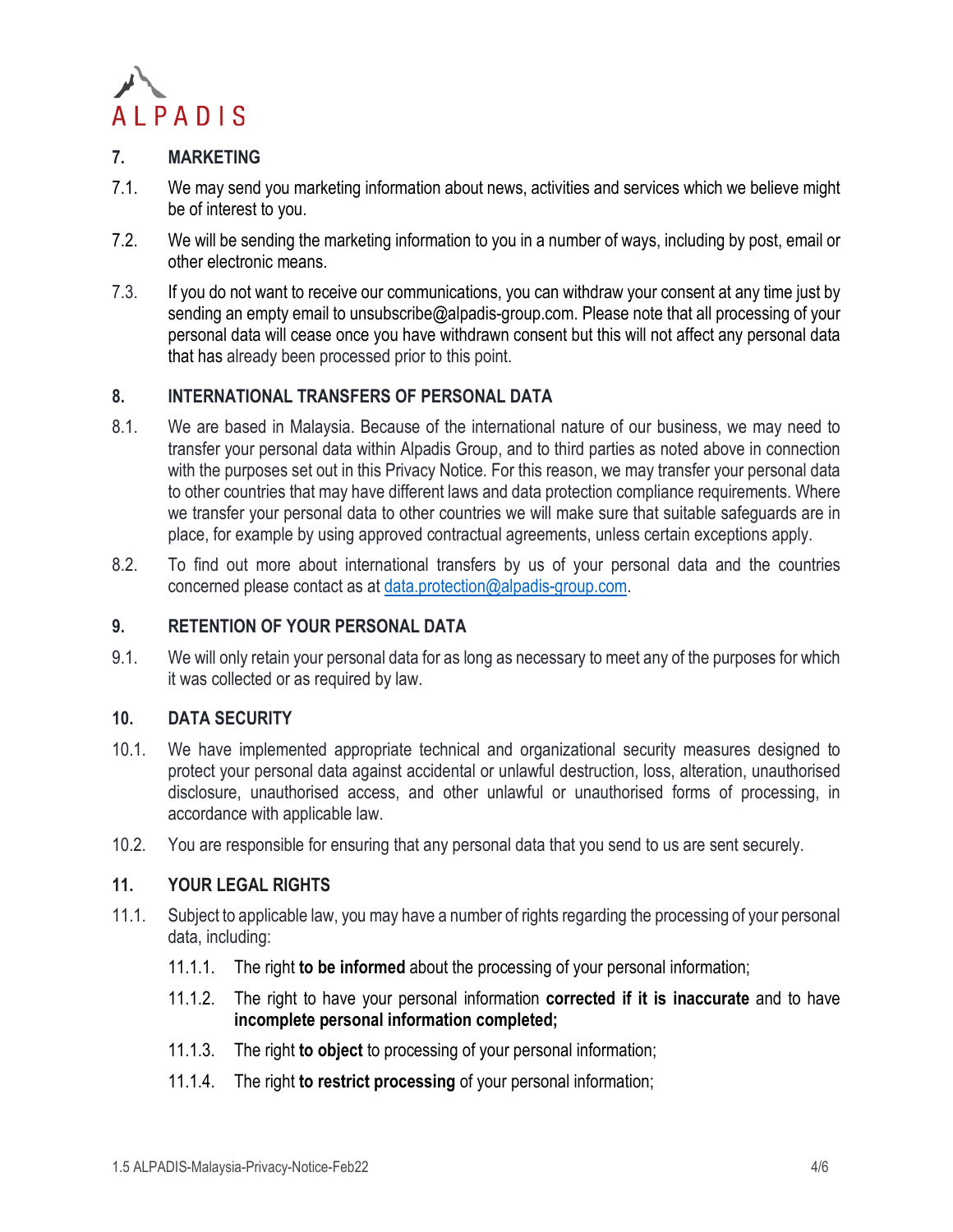

- 11.1.5. The right **to have your personal information erased** (the "right to be forgotten");
- 11.1.6. The right to **request access** to your personal information and to obtain information about how we process it;
- 11.1.7. The right to **move, copy or transfer your personal information** ("data portability");
- 11.1.8. Rights in relation to **automated decision making which has a legal effect or otherwise significantly affects you;**
- 11.2. The above-mentioned rights do not apply in all circumstances. To exercise one or more of these rights, or to ask a question about these rights please use the contact details provided in section [12](#page-4-0) of this Privacy Notice.

### <span id="page-4-0"></span>**12. CONTACT DETAILS**

- 12.1. If you have any comments, questions or concerns about any of the information in this Privacy Notice, or any other issues relating to the processing of your personal data please contact us:
	- 12.1.1. by post, to: U0065, 3rd Floor, Jalan OKK Awang Besar, 87000 F.T. Labuan, Malaysia
	- 12.1.2. by telephone, on +60 87 595 700; or
	- 12.1.3. by email, at [data.protection@alpadis-group.com](mailto:data.protection@alpadis-group.com)

Last updated: February 2022